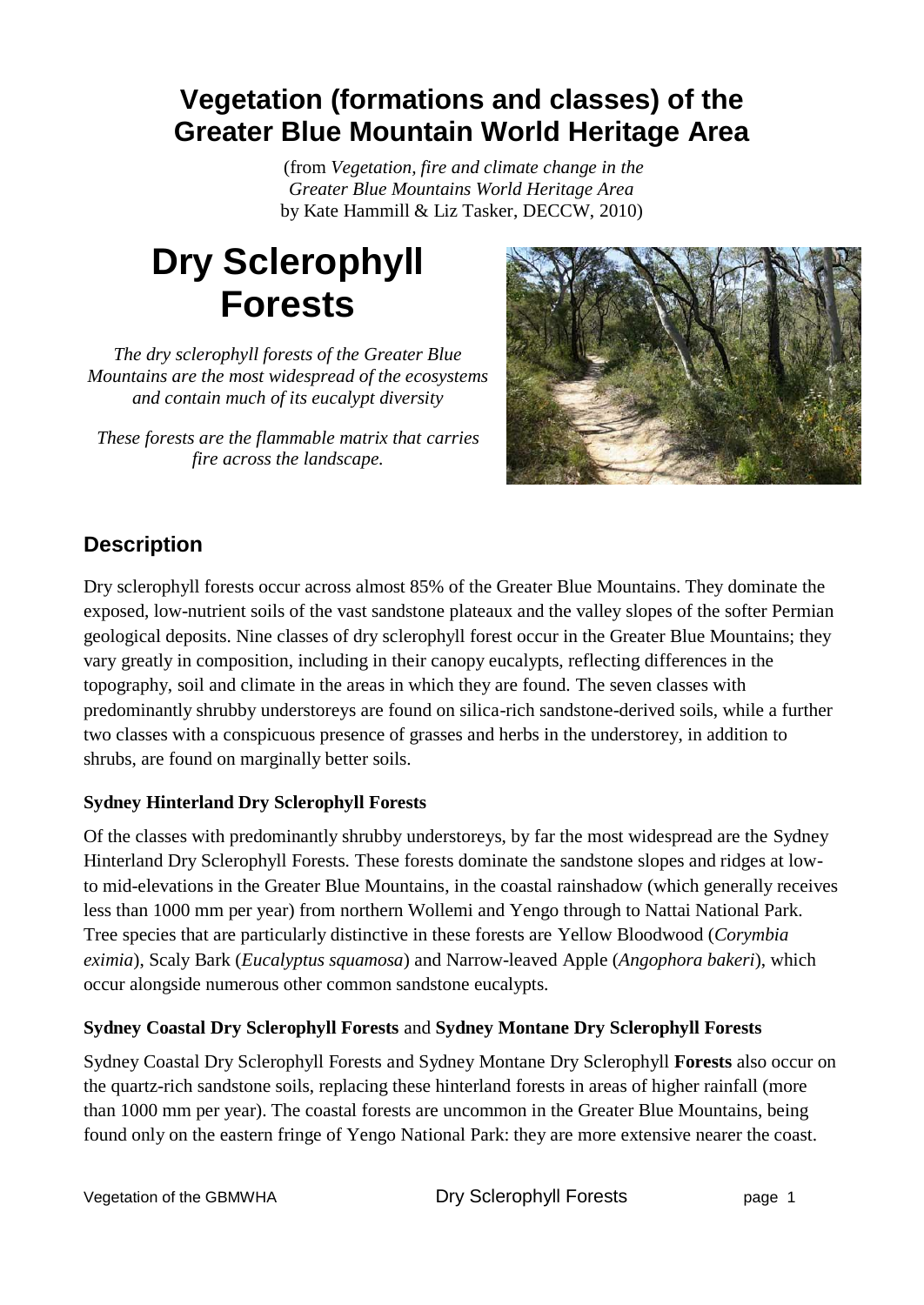They are characterised by Mmooth-barked Apple (*Angophora costata*), Red Bloodwood (*Corymbia gummifera*) and Broad-leaved Scribbly Gum (*Eucalyptus haemastoma*), among other eucalypts, over a diverse understorey of sclerophyllous shrubs that are often taller and denser than in other dry sclerophyll forests in the region. The montane class is more extensive in the Greater Blue Mountains, occurring across large areas of the higher plateaux, generally between 750 and 1200 m above sea level, including around the towns of the upper Blue Mountains and on the Newnes Plateau. The striking forests dominated by Blue Mountains Ash (*Eucalyptus oreades*), which occur in sheltered locations and on the precipices of the escarpment, are included in this montane class. Other characteristic species in these forests are the peppermints (*Eucalyptus piperita*, *E. dives* and *E. radiata*), Silvertop Ash (*Eucalyptus sieberi*) and stringybarks (including *Eucalyptus blaxlandii*).

#### **Sydney Sand Flats Dry Sclerophyll Forests**

Sydney Sand Flats Dry Sclerophyll Forests also occur on nutrient poor, sandy soils, but are highly restricted within the Greater Blue Mountains where they are found in only one location – the alluvial white sand deposits at Mellong in the upper reaches of the Macdonald River.

#### **South East Dry Sclerophyll Forests** and **Southern Tableland Dry Sclerophyll Forests**

In the rainshadow of the Great Dividing Range, three more classes of shrubby dry sclerophyll forests are found, all of which have their main distributions well beyond the Greater Blue Mountains to the south, west, and north of the state. In the high-altitude, south-western parts of the World Heritage Area, the South East Dry Sclerophyll Forests and Southern Tableland Dry Sclerophyll Forests are the predominant vegetation classes. Silvertop Ash (*Eucalyptus sieberi*), Broad-leaved Peppermint (Eucalyptus dives) and Blaxland's Stringybark (*Eucalyptus blaxlandii*) often dominate the former, while Red Stringybark (Eucalyptus macrorhyncha), Scribbly Gum (*Eucalyptus rossii*) and Mountain Gum (*Eucalyptus dalrympleana* subsp. *dalrympleana*) may dominate the latter.

#### **Western Slopes Dry Sclerophyll Forests**

In the northern parts the Western Slopes Dry Sclerophyll Forests are restricted to small areas on the dry, lower slopes of the ranges in western Wollemi and Gardens of Stone national parks: they can be distinguished by the presence of ironbarks (*Eucalyptus sideroxylon*) and native pine (*Callitris*). Their main occurrence is further north-west.

#### **Central Gorge Dry Sclerophyll Forests**

Of the classes of dry sclerophyll forest with a mixed shrub/grass understorey in the Greater Blue Mountains, the Central Gorge Dry Sclerophyll Forests are the most widespread, occurring extensively on the steep slopes of the Cox's, Kowmung, and Wollondilly river valleys of the southern Blue Mountains, Kanangra and Nattai national parks. They are often characterised by forest Red Gum (*Eucalyptus tereticornis*), Yellow Box (*Eucalyptus melliodora*) and Narrow-leaved Ironbark (*Eucalyptus crebra*).

#### **Hunter-Macleay Dry Sclerophyll Forests**

The Hunter-Macleay Dry Sclerophyll Forests are highly restricted, occurring in rain shadow areas on the footslopes of the ranges bordering the Hunter Valley in north-east Wollemi and Yengo. Typical